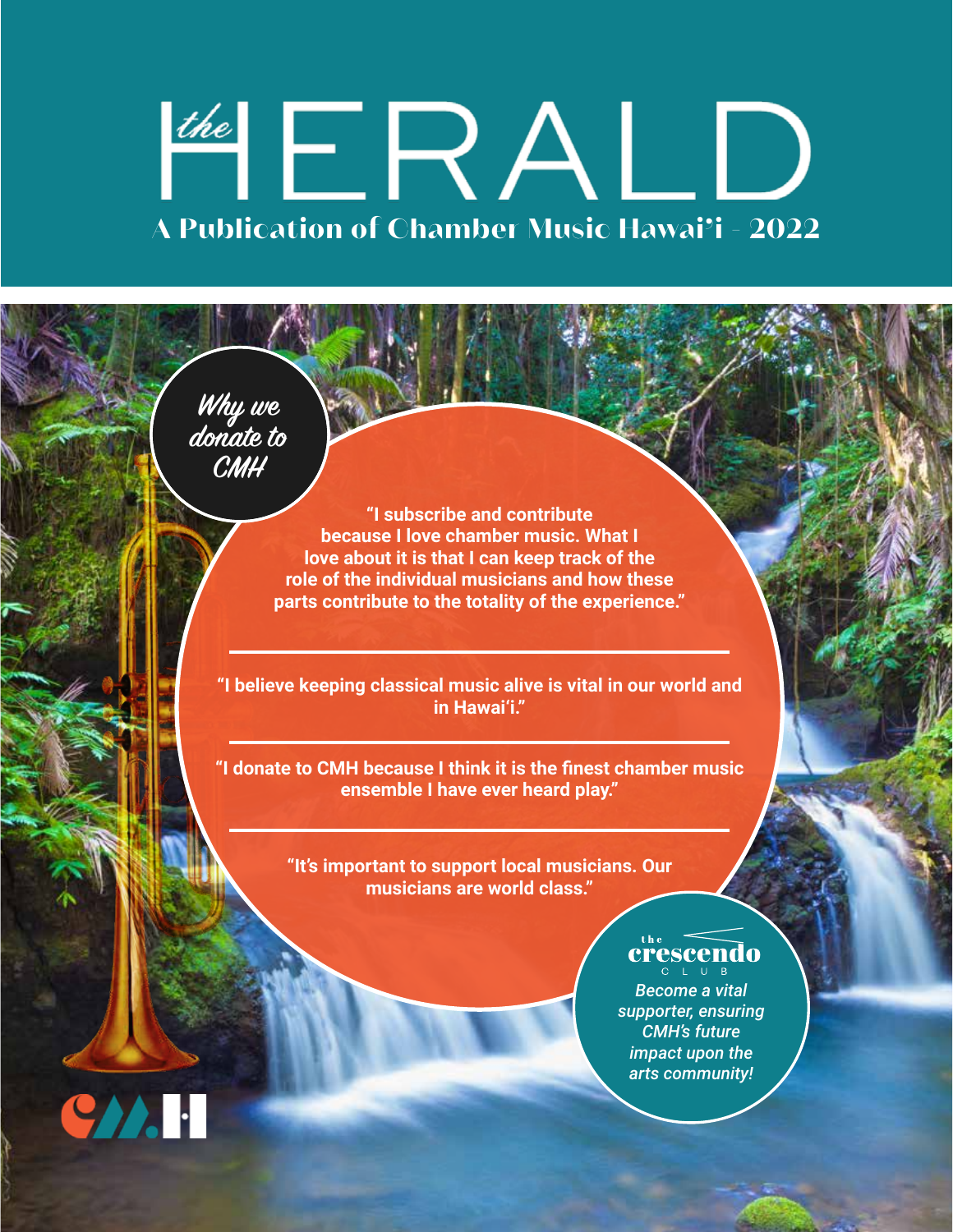

It was February of 2020 when we performed *Poetry in Music*, a beautiful program of songs by Duruflé, Schubert, Copland, and Chausson with the incredible mezzo-soprano, Laurie Rubin. Little did we know that it would be our last live performance for nearly two years. But we are thrilled to finally be able to return to live, in-person concerts and bring you the lifeenhancing and thought-provoking music we've been playing for four decades.

Our official return began in December with our everpopular Holiday Brass series, featuring the Honolulu Brass Quintet with special guest singer Starr Kalahiki. In the following months, each of our three resident ensembles performed their own concerts at three different venues, culminating with a rarely-heard dectet version of Brahms' *Serenades No. 1 in D Major* and a world premiere by composer Leilehua Lanzilotti.

We're also thrilled to resume our focus on music education and serving students and educators throughout the state, which you can read more about on Page 4. Just this May, we sent our ensembles to three of our neighbor islands: Galliard String Quartet to Molokai, Spring Wind Quintet to Kauai, and Honolulu Brass Quintet to Lanai. We've also come full circle since February of 2020 and recently completed a video recording of *Poetry in Music* with Laurie Rubin for the patrons of Hawai'i Concert Society on the Big Island!

We are dedicating this season to one of our esteemed founders, Marsha Schweitzer. Marsha, along with clarinetist Bill Lightfoot, founded the Spring Wind Quintet in 1974. After the Honolulu Brass Quintet was formed in 1977 and the Galliard String Quartet in 1982, the ensembles realized that they could function better if they were all presented by the same organization. To make that a reality, Marsha, Bill and music lover Grant Grantham founded CMH in 1982.



 Marsha has been hugely influential in our local music scene for decades, as bassoonist in the SWQ and HSO, an author, a prolific arranger, and a board member for multiple arts organizations. She helped us raise our endowment,

which has since grown to nearly \$1.2 million, and her continued guidance has allowed us to reach the amazing milestone of 40 years. We would not be here today without her, and wish her well in her retirement!

We would also not be here without your support. Thank you, from the bottom of our hearts.

James F. Moffitt, President

## **Artistic Report**

Despite it being a shortened season, 2021-22 has turned out to be a busy one for all of our resident ensembles and musicians. We were thrilled to begin the season with a wonderful collaboration between the Galliard String Quartet, acclaimed singer (and CMH board member) Raiatea Helm, and Friends of Iolani Palace in a virtual fundraiser concert for the Palace featuring the songs of Queen Lili'uokalani. This was followed by a virtual performance of an extraordinary new commissioned work by composer Jungyoon Wie, *Where Our Breath Comes From*, presented by the Spring Wind Quintet as part of the Breathe Collective project.

In March, we performed at a special event for "*Americans and the Holocaust*," a traveling exhibition presented by UH West Oahu Campbell Library and developed in conjunction with the United States Holocaust Memorial Museum and the American Library Association. In the final event before the departure of the exhibit, CMH musicians performed Olivier Messiaen's haunting *Quatuor pour la fin du temps* (Quartet for the End of Time), written during Messiaen's time in a German prisoner-of-war camp during WWII.

In May, CMH was excited to collaborate with the Honolulu Mayor's Office of Culture and the Arts on a co-commission of a world premiere by Kanaka Maoli composer and violist, Anne Leilehua Lanzilotti.



*Sky Gate for Ten Musicians* honors Isamu Noguchi's Sky Gate, one of the most prominent works of art on the City and County of Honolulu's Civic Center. The work was performed outdoors at Lāhainā Noon, a time of great energy when the sun is directly overhead. At this time, Sky Gate's shadow projects a perfect ring and becomes a magnificent spectacle.

We will be celebrating our 40th Anniversary in style this fall with a return to our full lineup of subscription concerts, a special anniversary reception, and the launch of a new series in collaboration with Blue Note Hawai'i. This series will begin with an Oktoberfest concert featuring the Honolulu Brass Quintet, and will continue with award-winning Hawaiian singer,



 Raiatea Helm, in a program exploring the intersection of Hawaiian and Western classical music. Stay tuned to our website for more information!

Barett Hoover, General Manager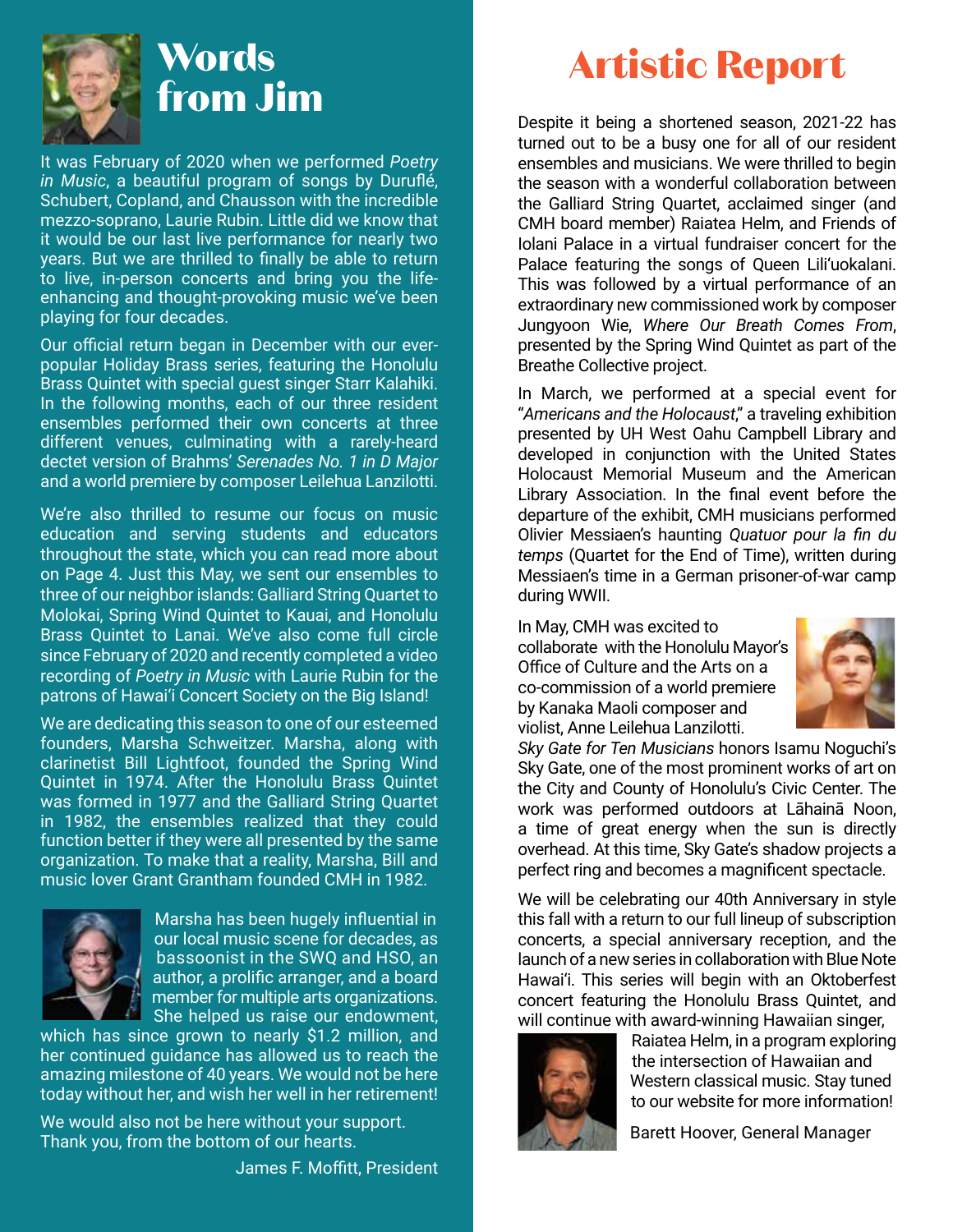## **Financial Report**

July 1, 2020 to June 30, 2021

CMH's fiscal year, ending June 30, 2021, was greatly affected by the pandemic and the cancellation of live concerts. This is reflected by the higher percentage of Administrative expenses and the lower percentage of Ticket Sales & Concert Fees revenue. We are indebted to our valuable donors and foundation grantors who have continued to step up and offer increased funding to help us further our mission.



Ticket Sales & Contract Fees



## **Mahalo for your Support!**

We asked some of our donors to tell us in a few words why they support CMH

## **Up Close with CMH** COMING SOON TO YOUR HOME

### **An exciting and affordable way to entertain with live music!**

Enhance your next dinner party with a live performance by our professional chamber musicians. Concerts are usually around 30 minutes in length, and can take place before or after a sit-down dinner, pot luck, or reception. We will work with you to help plan the event, musical program, and instrumental ensemble.

### **Host**

Treat your guests to a private concert in your home with a home-cooked or catered meal.

## **Purchase Options**

### **Pot Luck**

Invite your friends to bring a dish or wine to share, and have them chip in on the cost of the musicians. A fun and inexpensive way to experience live chamber music in the intimate setting of your home.

### **Gift**

Offer the gift of chamber music to friends or family for a special occasion, or to those who may be unable to attend our concerts in person for any reason.

Prices range from \$500 to \$1,750, depending on the size of the ensemble. All proceeds go to support the musicians.

**Contact us at info@chambermusichawaii.org to plan your event now!**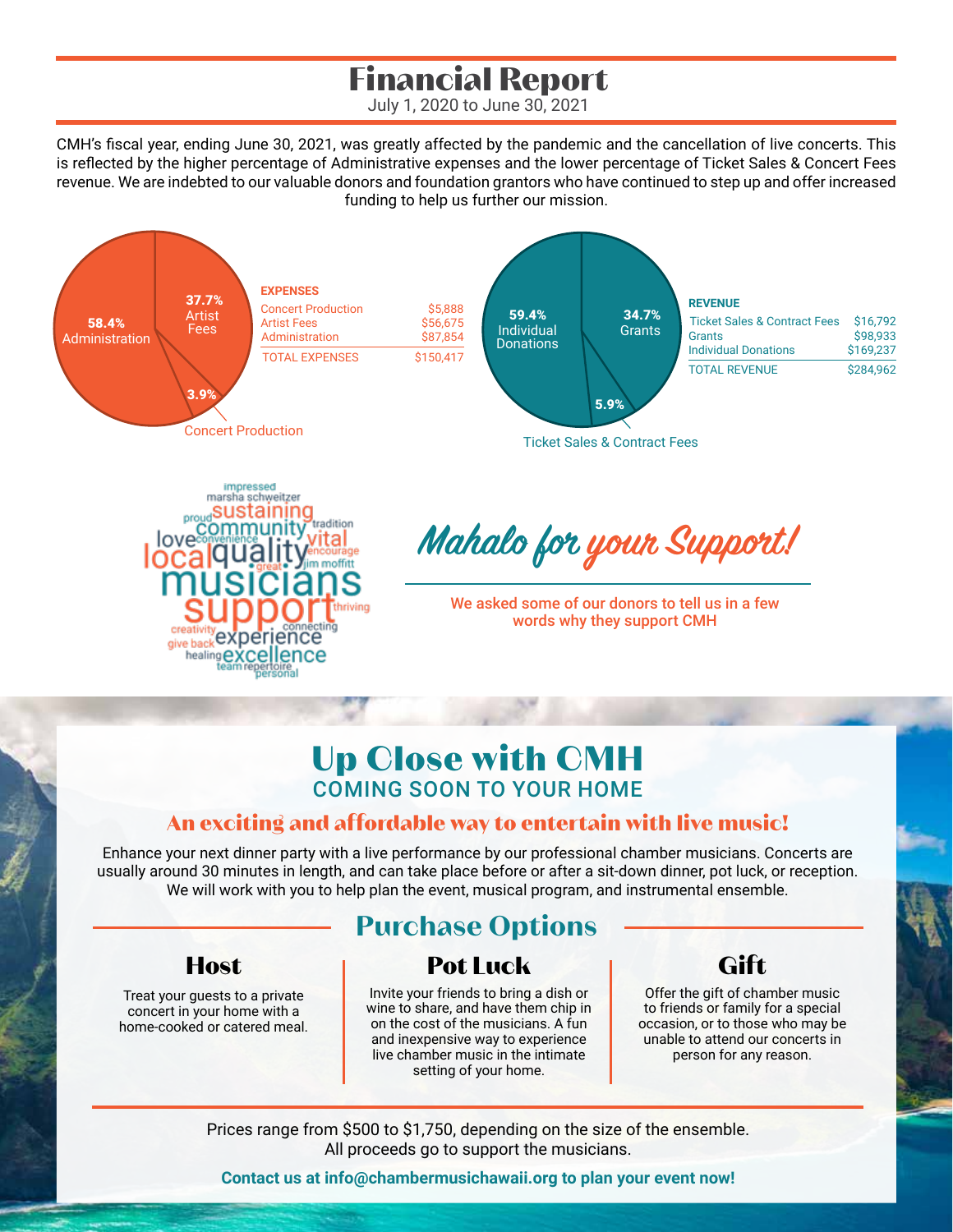### **New Album** FROM SPRING WIND QUINTET!

**Announcing** *Na Makani O Hawai'i* **(The Winds of Hawai'i),**

featuring works by Allen Trubitt, Neil McKay, Angel Peña, and Marsha Schweitzer. This album has been over ten years in the making, and represents some of the most significant contributions to chamber music in and from Hawai'i. Available in CD format at musicforwinds.net and in digital download at amazon.com, iTunes, and other internet music sites.

## **Chamber Music Matters in Education**

As the new Education and Community Engagement Coordinator, I am happy to say, WE ARE BACK! Even though the pandemic seemed to stop the performing arts world in its tracks, CMH has continued to push forward to meet the needs of our communities, helping to provide comfort and solace over the struggles of isolation.

With concerts and outreach opportunities on hold for a good part of the past year, CMH turned to producing an online education series called *Chamber Music Matters.* These short online education episodes, or modules, can be found on CMH's YouTube Channel and they serve as a free way to stay connected with our artists and learn more about life as a musician. Each video is less than 15 minutes in length; just enough time to engage with the public through interesting, social-emotional topics, such as: *Courage in Encouragement, Unity in Our Community, and Passion and Compassion*. These pre-recorded videos also focus on introducing students to our instruments and their history, and how chamber music has evolved and affected the lives of our musicians. It's been a fun, ongoing project that engages learners regardless of their background, age, or grade level. We hope to inspire youth across Hawai'i to find their own voices through music and discover how to adapt it to their everyday lives. Although *Chamber Music Matters* can't (nor is intended to) replace in-person performances, we are proud of its ability to add another layer—go deeper into what music means to us and to share our personal experiences can be found on CMH's YouTube Channel (youtube.com/ChamberMusicHawaii)

We're excited that many venues are opening again and allowing us to return to perform in-person. Live performances by CMH ensembles always touch many hearts and ears! While our outreach schedule hasn't been as robust as usual, we're pleased to report these highlights:

#### **Galliard String Quartet**

The Arcadia Retirement Center hosted GSQ for many supportive music lovers last

November... and GSQ will return this June! In May, GSQ performed on Molokai at St. Damien's Church with strings teacher Bob Underwood and his ensemble. School visits and a trip to the favorite Molokai Burger filled out the day trip!

#### **Honolulu Brass Quintet**

- HBQ made appearances at Kawananakoa Middle School and Kaimuki High School, and
- worked with the UH Brass Quintet.
	- Tours to schools on Kauai and Lāna'i took place in May.

#### **Spring Wind Quintet**

SWQ performed for and taught students from Stevenson Middle School. Like their brass counterparts, SWQ also visited schools on Kauai and Lāna'i this May!

If you are interested in having any of CMH's ensembles or artists teach, inspire, and motivate your students, please contact me at hliu@chambermusichawaii.org.



 Helen Liu Education and Community Engagement Coordinator

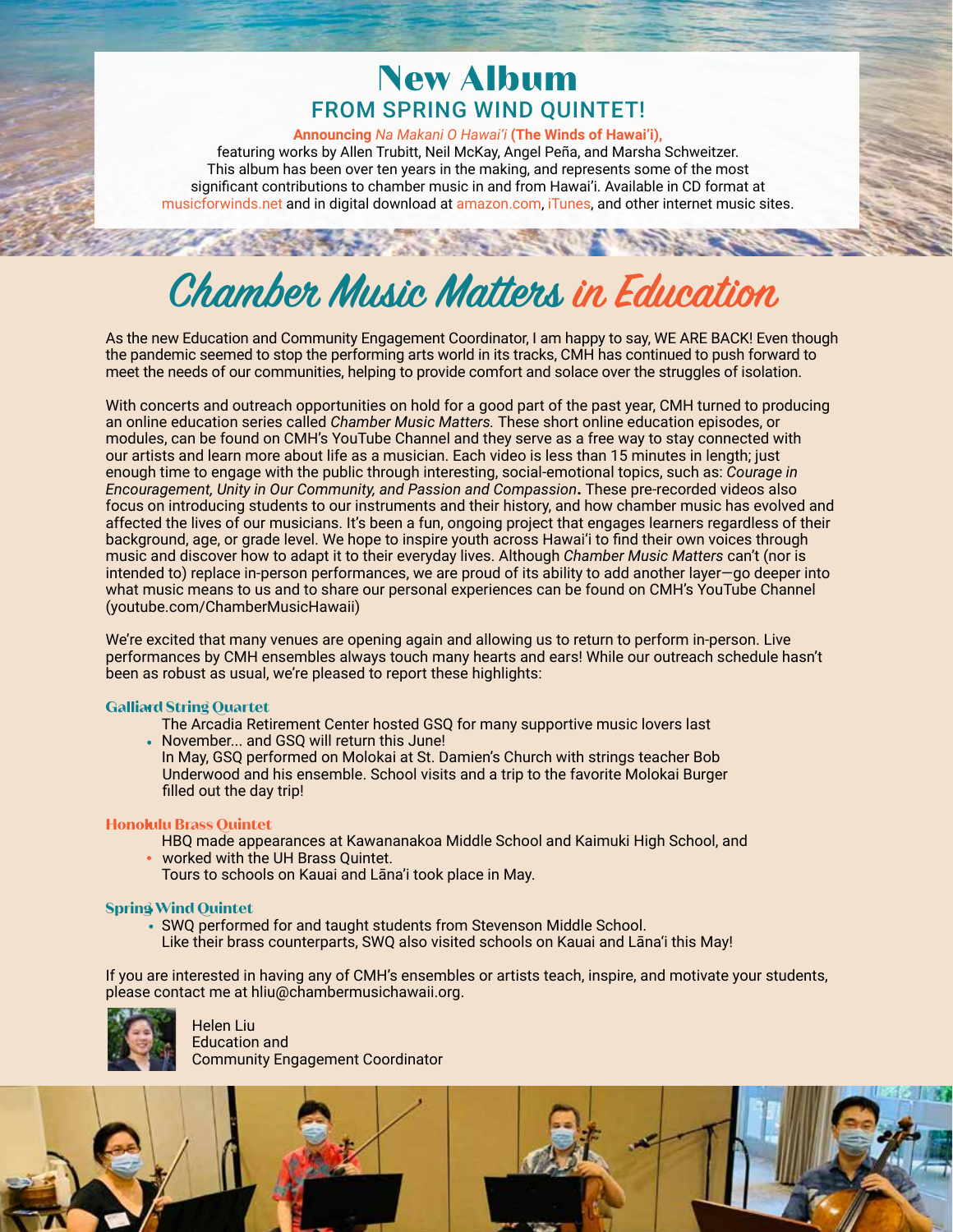#### **Acknowledgments**

(Jul 1, 2021 to Apr 30, 2022)

#### **Bequests**

Natalie Naugle Mahoney Trust **Community, Corporate & Foundation Support** Aloha United Way Amazon Smile Atherton Family Foundation Cades Foundation Finance Factors Foundation Foodland Give Aloha John R. Halligan Charitable Fund Hawai'i State Foundation on Culture and the Arts Knudsen Memorial Fund of Hawai'i Community Foundation Kosasa Foundation Lanai Community Benefit Fund of Hawai'i Community Foundation Masaki School of Music McInerny Foundation Arthur & Mae Orvis Foundation Pikake Foundation Serendipity II Fund of HCF IMO Joe and Luella Spadaro Atsuhiko and Ina Goodwin Tateuchi Foundation Jhamandas Watumull Fund

#### **In Memory Of...**

Ruth Ballard Gary Hickling & Dennis Moore Jane Campbell Lindy Colpo Gail Kiefer Anne McKay Werylend Tomczyk Rochelle Uchibori Julie Kimura Walters Mariorie Cox Anonymous Ann Crowe R. Dougal Crowe Eliot S. Deutsch Marcia Roberts-Deutsch Bruce Erickson Jackie Mahi Erickson Grant Grantham Robert Doleman Wendy Lazer Catherine & Jerome Bookin Natalie Mahoney Kiku Kealoha Norma Nichols Douglas Kreider Jean McIntosh Rochelle Uchibori Angel M. Peña Irma Peña Charles Scharbach Louis P. Xigogianis Dr. Irwin J. Schatz Barbara Schatz Diana Lynne Snyder Sidney Snyder Donald Yap Douglas Chong

#### **In Honor Of...**

Spring Wind Quintet Nalani Golesorkhi Jim Moffitt Jon Magnussen & Nālei Akina Dr. Robert Nathanson Audrey Mueh Marsha Schweitzer Jon Magnussen & Nālei Akina Victor Meyers Rochelle Uchibori Rochelle Uchibori Patricia Takemoto & Robert Morse Anna Womack Gregory Wrenn & Robert Pyburn Charitable Fund of the Hawai'i Community Foundation Terrina Wong Rochelle Uchibori

#### **In Kind Donations...**

Jennifer Oyer Service Printers Patricia Takemono Rochelle Uchibori

#### **Individual Donors**

#### **ENSEMBLE (\$2,500+)**

Marilyn & Steven Katzman Gail Kiefer Kristi Maynard & Timothy Olderr Audrey Mueh Sarah & Manning Richards Marsha Schweitzer

#### **OCTET (\$1,000 – \$2,499)**

Raymond Burghardt Janet Cooke Lea Crandall & David Schulmeister Yuki Danaher Ace & Denise Ellinwood Gary Hickling & Dennis Moore Ed Hope & Faith Furukawa Jim Leavitt & Lani Moore Victor Meyers Dr. Nathan & Donna Nathanson Stephanie Pauling Barbara Schatz Patricia Takemoto & Robert Morse Rochelle Uchibori Juli Kimura Walters Terrina & Michael Wong Gregory Wrenn & Robert Pyburn Charitable Fund of the Hawai'i Community Foundation Stan & Janet Zisk

#### **SEXTET (\$500 - \$999)**

Anonymous Dan & Glo Boylan Paul Cool & Betty Wood Jackie Mahi Erickson John & Becky Faunce Dr Shadia Rifai Habbal Ken & Kathy Hafner Fred & Joan Harris

Alex & Alice Kufel Carol Langner Carol Mon Lee Mary Lou & Peter Lewis Arlynna & Michael Livingston Jerold Matayoshi Jennifer Oyer Marcia Roberts-Deutsch Marie Tellander Victoria Wetle Valerie Yee

#### **QUINTET (\$250-\$499)**

Carolann Biederman & Seth Markow Percival & Carolyn Chee Nalani Golesorkhi Jonathan Korth Evelyn Lance Jon Magnussen & Nālei Akina Molly Mayher Steven Monder Michelle Morihara Madalyn Purcell Eldon Wegner

#### **QUARTET (\$100 - \$249)**

Anonymous x3 Linn Sol Alber Masako Bellinger Jan & Terance Bigalke Don Blair Alexandra & Robert Bley-Vroman Catherine G & Jerome I Bookin Phillip Brown Elaine (Tiny) Chang Lindy Colpo Elizabeith Conklin R Dougal Crowe Robert Doleman Elizabeth Donaldson Patricia Donegan Anne Marie & Jim Duca Victoria Fay William Feltz Colleen Furuya Jack & Janet Gillmar Kimberley Haines Kathryn & Nyle Hallman Kiku Kealoha Susan & William Lampe Robert Larm William Lightfoot & May Chu Larry Magnussen Gordon Mattis Jean McIntosh Anne & Bob McKay Jeffrey Merz & Kaiwa Metzker Tamara Moan James Moffitt Ruth Pagell Margherita Parrent Irma Peña Susan Purnell Pauline & Glenn Rediger Margaret & Alan Rowland Paul Schwind & Mollie Chang Lt Col Paul & Judith **Stankiewicz** 

Paul & Gail Switzer Glenn & Elizabeth Tango Nancy & Carroll Taylor Dr. John & Rita Thompson Eileen Uchima Peter Van De Verg Capt. David G. Wilson Elarka Yuen

#### **TRIO (to \$99)**

Anonymous Bruce Anderson Betty Arakaki Vernon & Evelyn Char Douglas Chong David Chung Dr J. Susan Corley Marilynn Cullison Sanna Saks Deutsch John & Camille Devlin Susan Feeney James & Constance Hastings David S. Haymer Raiatea Helm Manfred Henningsen Debra Hunt Robert Jolly Carol Kellet Carolyn Kishi Douglas Kreider Patricia Lee Lloyd Lim Karen Masaki Catherine McCollum Marion McKay Martin & Sharron McMorrow Ronald Murashige Mary O'Brien Ichikawa Kale Lani Okazaki Anita Racuya Keene Rees George Webster Ross Martha Seroogy Beppie Shapiro Elaine Shinohara Mitsuyo Shishikura Zachary Silberschlag Sid Snyder Susan Spangler Louise Stevens Ted A. Takamiya Masaichi Tasaka Werylend Tomczyk Stephen & Genie Werbel Carol & Duane White E K & Marianne Whiting Fund Randall Wong & Helen Liu Wu Hung & Nancy Shoop Wu Louis P. Xigogianis Sally Yoshinaga

#### Mahalo to our sponsors